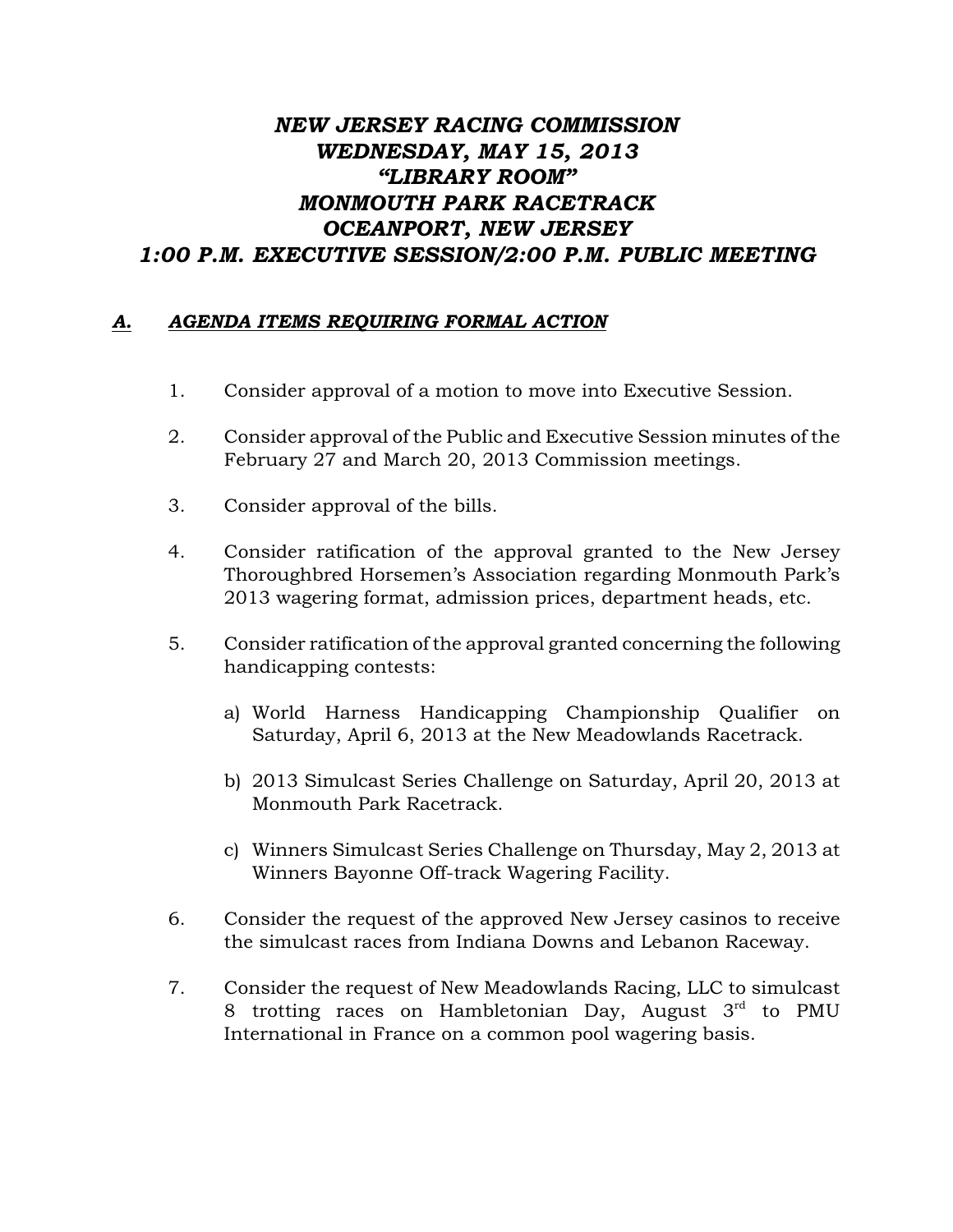- 8. Consider the request of New Meadowlands Racing, LLC to conduct a "Racing Under Saddle" or "Monte" non-wagering series of races on the following dates:
	- Friday, July 19, 2013 Elimination
	- Friday, July 26, 2013 Elimination
	- Saturday, August 3, 2013 Final (Hambletonian Day)
- 9. Consider for advertisement amendments to N.J.A.C. 13:71-17.1 (Starting Gate) as it relates to implementation of a fair start pole.
- 10. Consider distribution of the Casino Simulcast Special Fund monies generated in 2011 in the amount of \$1,120,028.77 pursuant to N.J.S.A. 5:12-205d.
- 11(a). Pursuant to N.J.A.C. 13:71-1.23, consider whether to review the matter of Ruling 13MDH38, as issued by the Racing Commission Board of Judges assigned to the Freehold Raceway on March 27, 2013, which imposed a \$1,000 fine on Racing Commission licensee Jan Henriksen, for violation of N.J.A.C. 13:71-9.2(b).
	- (b). Subject to the determination as to agenda item 11(a) above, pursuant to N.J.A.C. 13:71-1.23, consider whether to modify the decision or penalty of the Racing Commission Board of Judges, assigned to the Freehold Raceway, as set forth in Ruling 13MDH38.

## B. AGENDA ITEMS FOR DISCUSSION AND INFORMATION

- 1. Status of restoring the use of account wagering access cards to account holders at racetracks and off-track wagering facilities.
- 2. Acknowledge receipt of OTW progress reports.
- 3. Acknowledge receipt of the New Jersey Jockey's Health & Welfare Trust 2012 Audited Financial Statements.
- 4. Review of Experimental Policy Regarding Use of the Whip.